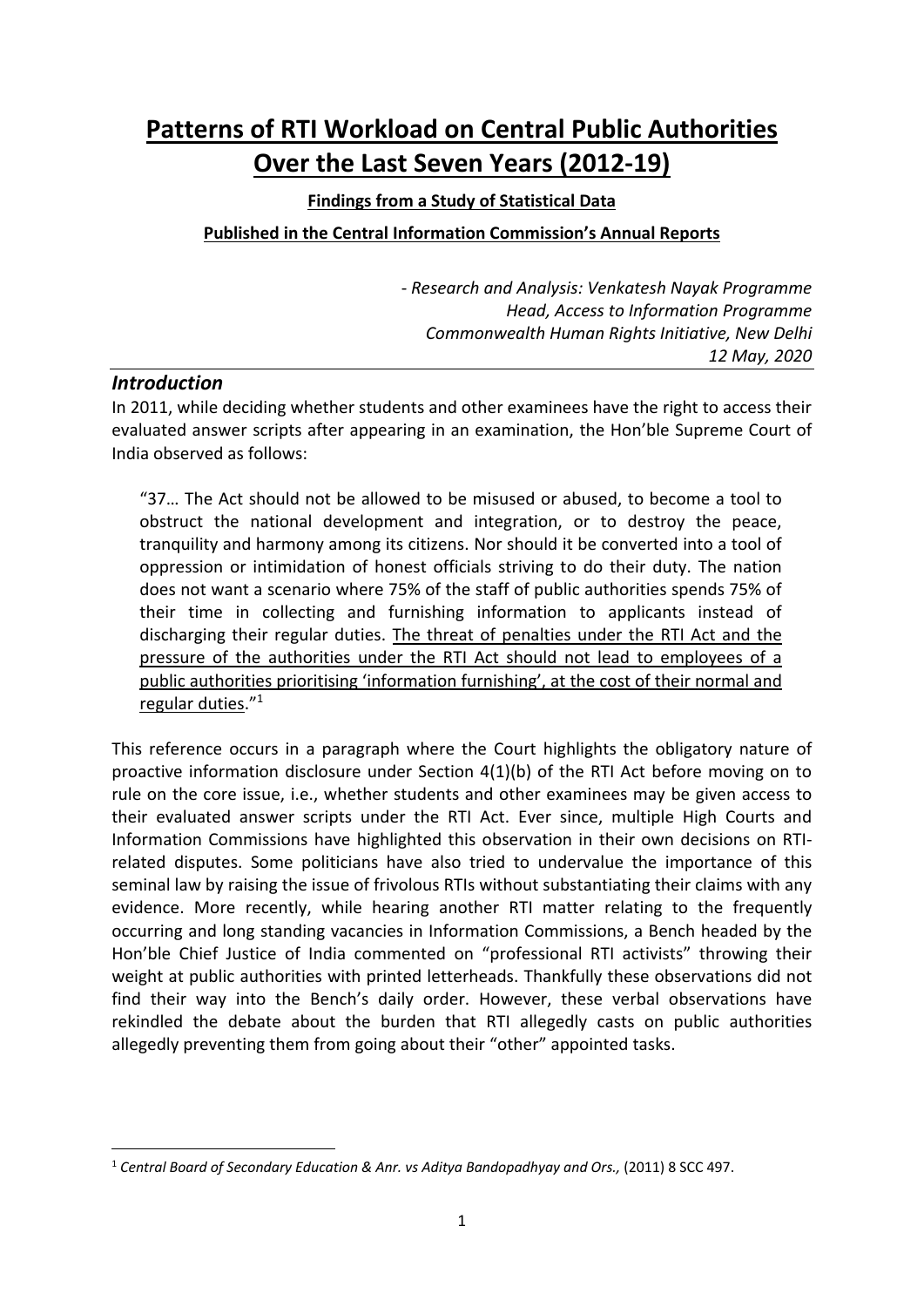#### *Scope of this Study*

This study is aimed at inquiring into the urban myth – "RTI is an undue burden on an already overworked bureaucracy". For this purpose, we have gleaned statistics from the Annual Reports of the Central Information Commission, to begin with. This study takes into account the total number of RTI applications and first appeals reported by public authorities, the number of designated Central Public Information Officers (CPIOs) and First Appellate Authorities (FAAs) available to dispose them of and the average workload that can be calculated using these official statistics. In order to provide a comparative picture, we have looked at Central Government data from 2012-13 to 2018-19 – the years for which statistics are available in a reasonably consistent manner. As for individual ministries and key public authorities, we have used RTI statistics reported in the most recent year, namely, 2018-19.

Eventually the study will be expanded to examine this phenomenon across all seven years and also across the States.

#### *Main Findings: RTI applications workload (for the years 2012-13 to 2018-19)*

- **The total number of RTIs (backlog from the previous year and fresh receipts during the reporting year) reported by public authorities under the Central Government has risen by more than 83% (83.83%) from 8.86 lakhs (886,681) in 2012-13 to 16.30 lakhs (1,630,048) in 2018-19. However, the number of CPIOs designated to handle these RTIs has gone up by a little more than 13% (13.41%) during the same period – from 21,204 to 24,048**. It must also be noted that while 2012-13 recorded the highest number of Public Authorities (2,333) reporting their data to the CIC during this seven-year period, only 2,145 reported in their statistics in 2018-19. **So it appears that fewer public authorities in 2018-19 are getting more RTIs than that received in 2012-13**;
- **On an average, a CPIO handled less than 42 RTIs (41.82) in a year in 2012-13. In 2018-19, this increased to almost 68 RTIs in a year (67.78). However, the monthly average no. of RTIs per CPIO rose from less than 4 to under 6 RTIs between 2012- 13 and 2018-19**. Does handling between 4-6 RTI applications per month amount to spending 75% of a CPIO's time? That question can be answered only by examining the content of the RTI application which will reveal the volume of the period for which information is requested. A study of numbers is only the beginning;
- Obviously, as all RTIs (backlog from the previous year and fresh receipts during the reporting year) do not get disposed of within the reporting year. Several are carried over to the next reporting year. While the backlog in 2012-13 was more than 75,000 RTI applications, it stood at a little more than 2,59,000 at the beginning of 2018-19. So if one looked only at fresh receipts (total no of RTIs minus the reported backlog) the figures grew from 8.11 lakhs in 2012-13 to 13.70 lakhs in 2018-19. This is a growth of under 41% (40.78%). **So while the number of fresh receipts has indeed gone up, the backlog does not appear to reduce in any year because the number of CPIOs available for their disposal is not matching up with the volume**;
- The annual average of fresh RTIs received per CPIO has increased from a little more than 38 in 2012-13 (38.26) to almost 57 (56.97) in 2018-19. However, the monthly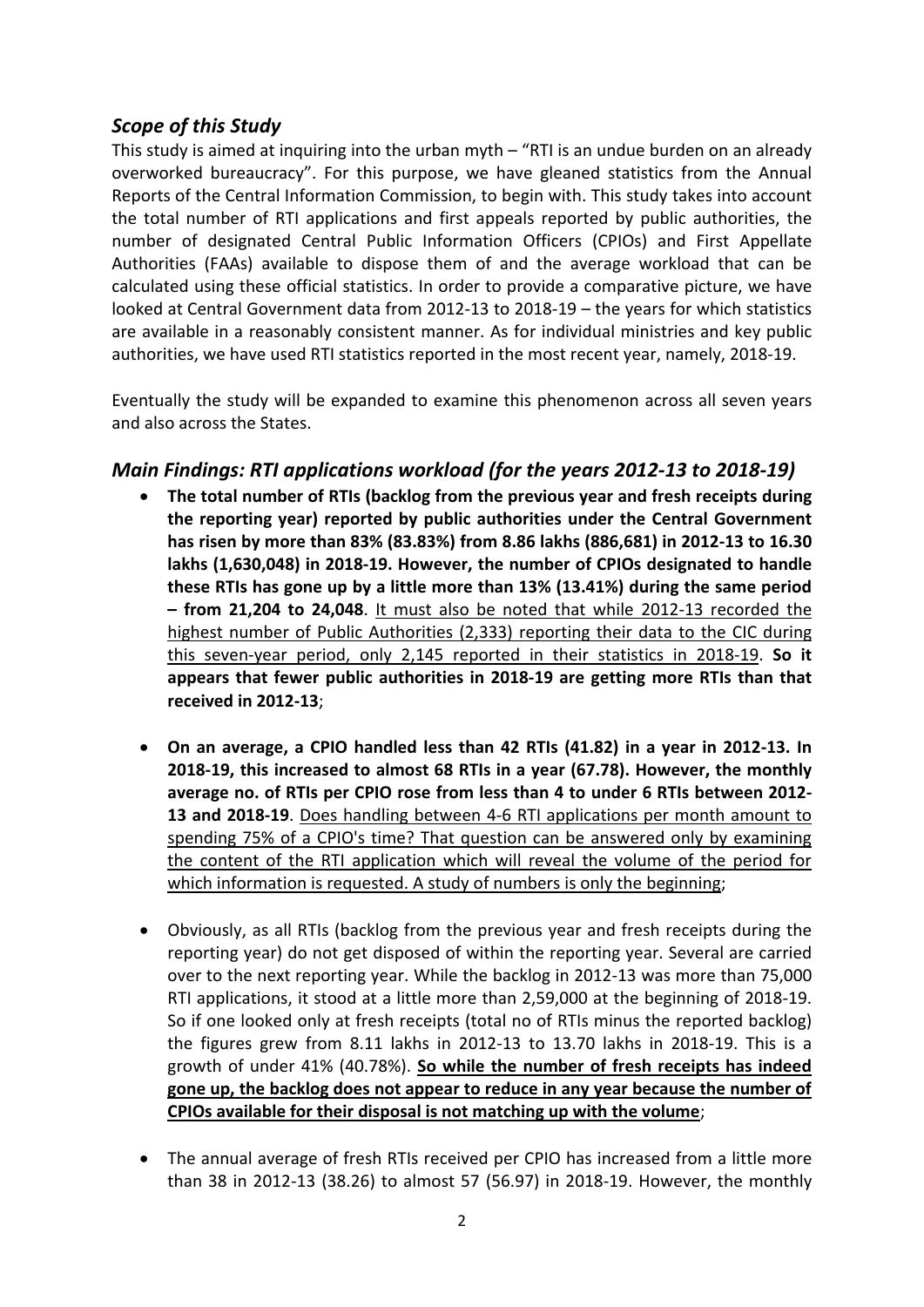average number of RTIs disposed during the same period has gone up from a little more than 3 per CPIO (3.19) to less than 5 RTIs (4.75). In 15 years, the averages show that workload has not even doubled per CPIO. **Once again, statistically speaking, this does not appear to be an unseemly burden on the CPIOs requiring them to deal with RTI applications all the time**;

- The aforementioned figures include RTIs received and disposed by PIOs of the Union Territories' administration, also. If this figure (1.76 lakhs) were deducted from the total, purely CPIOs (those working in Central government ministries, departments and other public authorities directly under their jurisdiction, had to deal with only 14.53 lakh RTIs (backlog and fresh receipts) in 2018-19. **This works out to an annual average of less than 64 RTIs per CPIO (63.87) and the monthly average is a little more than 5 RTIs (5.32)**;
- As for fresh receipts in the Central Government (excluding the UTs) there were 12.12 lakh RTIs in 2018-19 working out an **annual average of a little more than 53 RTIs per CPIO (53.29) and a monthly average of a little ore than 4 RTIs per CPIO (4.44)**.

#### *Workload in the top 5 Ministries (for the year 2018-19)*

- We have also analysed the workload on CPIOs in Ministries that report the largest number of RTIs during the period 2018-19. The **topper on the list-** the **Ministry of Finance**, reported a total of 2.22 lakh RTIs in 2018-19 (backlog plus fresh receipts). This figure includes not only RTIs handled by various departments in this Ministry but also, public sector banks, tax authorities and insurance companies, debt recovery tribunals amongst others- a total of 194 public authorities- all of which have a large clientele and therefore high numbers of RTIs are to be expected. **With 7,100 CPIOs handling this load, the annual average works out to a little more than 31 RTIs per CPIO (31.27) and a monthly average of just over 2 RTIs (2.61). When only fresh receipts are taken into account the annual average per CPIO falls to less than 30 RTIs (29.73) and the monthly average hovers around 2 RTIs per CPIO (2.48) Can handling an average of 2 RTIs per month be reasonably labelled as an enormous workload on a CPIO? Readers may decide for themselves;**
- The **Ministry of Communications and Information Technology** reported the **second** highest number of RTIs in 2018-19 (backlog plus fresh receipts) at 1.52 lakhs. With 2,074 CPIOs appointed to dispose them of, the **annual average works out to a little more than 73 RTIs per CPIO and a monthly average of a little above 6 RTIs (6.12)**. **When only fresh receipts are counted, the annual average goes down to 71 RTIs per CPIO (71.05) and the monthly average falls below 6 RTIs (5.92**);
- Coming 3<sup>rd</sup>, the Ministry of Human Resource Development logged a total of 1.38 lakh RTIs in 2018-19 (backlog plus fresh receipts) handled by 1,469 CPIOs. **This amounts to an annual average of almost 94 RTIs (93.95) and a monthly average of less than 8 RTIs (7.83) per CPIO**. **As for fresh receipts, the annual average is less than 67 RTIs and the monthly average less than 6 RTIs per CPIO**;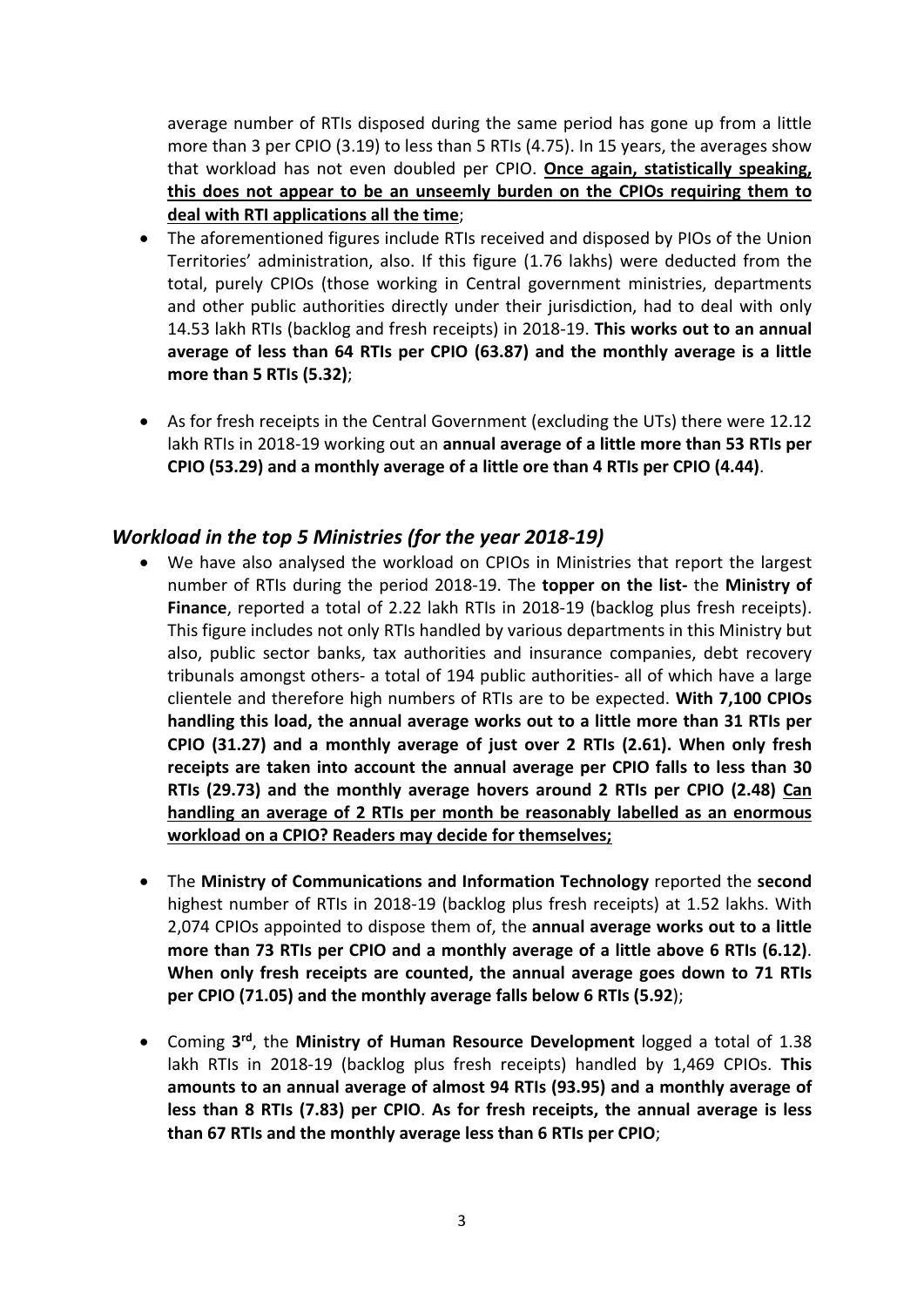- At 4<sup>th</sup> place, the Ministry of Railways reported a total of 1.29 lakh RTIs in 2018-19 \*backlog plus fresh receipts) handled by 1,374 CPIOs. **This works out to an annual average of 94 RTIs (94.01) and a monthly average of under 8 RTIs (7.83)**. **The annual average of fresh receipts per CPIO works out to less than 91 RTIs per CPIO (90.62) and a monthly average of less than 8 RTIs (7.55) per CPIO**;
- The **Ministry of Defence** reported a total of 1.98 lakh RTIs (backlog and fresh RTIs) handled by 1,293 CPIOs in 2018-19. This includes the RTIs received by the three defence forces. **The annual average works out to less than 154 RTI (153.16) and less than 13 RTIs per month (12.76). Fresh receipts amounted to an annual average pf less than 66 RTIs per CPIO (65.58) and a monthly average of less than 6 RTIs per CPIO (5.47).** Surely, defence forces on combat duty do not handle the RTI applications, instead officers on desk duty dispose of the applications. So RTI workload cannot be reasonably deemed a threat to the defence preparedness of the country either. **Interestingly the Defence Ministry reported the highest backlog among the top 5 with more than 1.13 lakh RTIs pending from 2017-18**. There seems to be a strong case for dividing the workload further by appointing more PIOs across this Ministry in the manner done across the Finance Ministry;
- The 252 designated CPIOs in the **Ministry of Labour and Employment** averaged more than **336 RTIs annually (336.44) with the monthly average being about 28 RTIs per CPIO (28.04)**. **When only fresh receipts are counted the annual average falls to less than 331 RTIs (330.91) and the monthly average reduces to less than 28 RTIs per CPIO;**
- On the contrary, 560 CPIOs of the **Ministry of Home Affairs** dealt with a total of 59,032 RTIs in 2018-19 (backlog plus fresh receipts). This Ministry includes several paramilitary forces and intelligence agencies that receive several thousand RTIs in a year. **The annual average works out to a little more than 105 RTIs (105.41) and a monthly average of less than 9 RTIs per CPIO (8.78). When only fresh receipts are considered, the annual average falls to just 102 RTIs (102.16) and the monthly average remains less than 9 RTIs per CPIO (8.51)**;
- The **Ministry of Personnel, Public Grievances and Pensions** the nodal Ministry for implementing RTI appointed 265 CPIOs to handle a total of 56,810 RTIs (backlog plus fresh receipts) in 2018-19. **This works out to an annual average of less than 215 RTIs (214.38) per CPIO and a monthly average of less than 18 RTIs (17.86). In terms of fresh receipts, the annual average fell to under 206 RTIs and a monthly average of a little more than 17 RTIs (17.16)**;
- The 225 CPIOs appointed by the **Ministry of External Affairs** dealt with 5,802 RTIs in 2018-19 (backlog plus fresh receipts). **This works out to an annual average of less than 26 RTIs per CPIO (25.79) and a monthly average of a little more than 2 RTIs per CPIO (2.15). When only fresh receipts are counted the annual average falls to less than 25 RTIs (24.67) and the monthly average is a mere 2 RTIs per CPIO (2.06); and**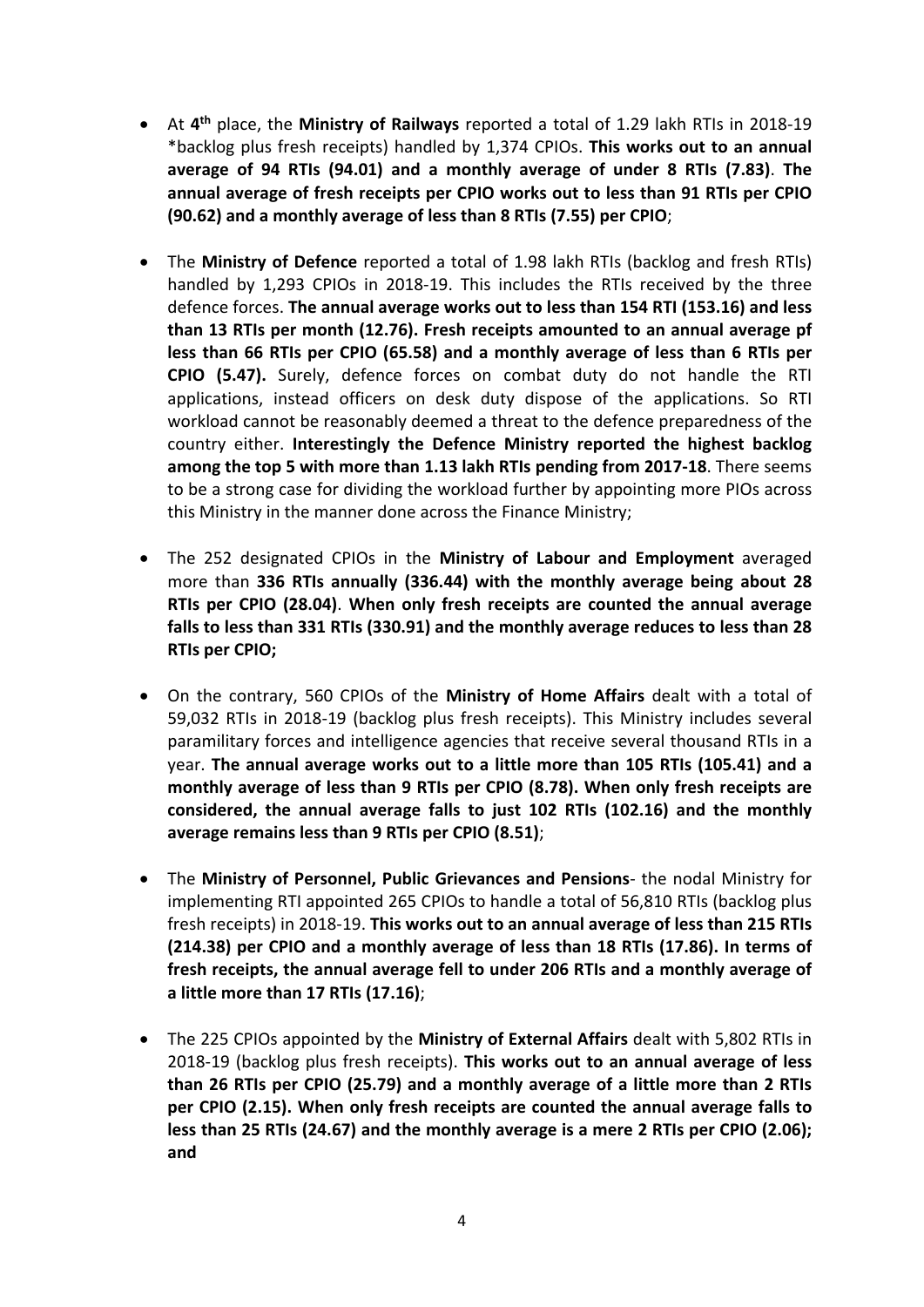• 30 CPIOs in the **Election Commission of India** handled an annual average of less than 136 RTIs and a **monthly average of under 12 RTIs (11.29) in 2018-19 (backlog plus fresh receipts). Fresh receipts averaged under 11 RTIs (10.51) per month for each CPIO.**

#### *Where RTI seems like a burden (year 2018-19)*

- On the other hand, there are several public authorities that have designated only one CPIO on whom falls the entire year's burden. For example, the lone CPIO in the **Prime Minister's Office handled 13,816 RTIs in 2018-19** (backlog and fresh receipts), taking the **monthly average to 1,151 RTIs**. **Fresh receipts amounted to an average of almost 1012 per month**;
- The **lone CPIO in the President's Secretariat handled a monthly average of less than 285 RTIs** (backlog plus fresh receipts) in 2018-19 while the **fresh receipts averaged at a little less than 279 per month**;
- The **lone CPIO in the Supreme Court of India handled a total of 3,775 RTIs** (backlog plus fresh receipts) in 2018-19. This is a **monthly average of almost 315 RTIs. Fresh receipts accounted for almost 290 RTIs per month (289.92)**;
- **Delhi High Court** on the other hand had appointed 4 PIOs to handle a total of 1,791 RTIs (backlog plus fresh receipts) in 2018-19. This accounted for an **annual average of less than 448 RTIs per PIO and a monthly average of just a little more than 37 RTIs (37.31). In terms of fresh receipts each PIO handled an annual average of under 362 RTIs and a monthly average of a little over 30 RTIs (30.10)**; and
- The **Delhi Police** had designated 57 PIOs to handle a total of 30,630 RTIs in 2018-19 (backlog plus fresh receipts). **This works out to an annual average of more than 537 RTIs per PIO (537.37) and a monthly average of under 45 RTIs (44.78)**. When only **fresh receipts are counted the annual average fell to less than 512 RTIs per PIO (511.60) and the monthly average fell to less than 43 RTIs (42.63) per CPIO**. These statistics also make a case for appointing more PIOs for the Delhi Police to reduce the workload further.

### *Main Findings – first appeals workload (for the years 2012-13 to 2018-19)*

• More than **9,300 FAAs designated** (9,309) across public authorities under the Central Government had a total of **1.51 lakh first appeals** to deal with in 2018-19. **This works out to an annual average of a little more than 16 appeals per FAA and a monthly average of less than 2 cases per FAA. Of these 1.51 lakh cases, FAAs actually decided a little over 99,000 cases during this period. So the annual average fell further to less than 11 cases and the monthly average was barely 1 case per FAA. In fact ever since 2012-13 the monthly average number of cases received has always been less than 2 per FAA and actual disposal has been less than 1 case per month**;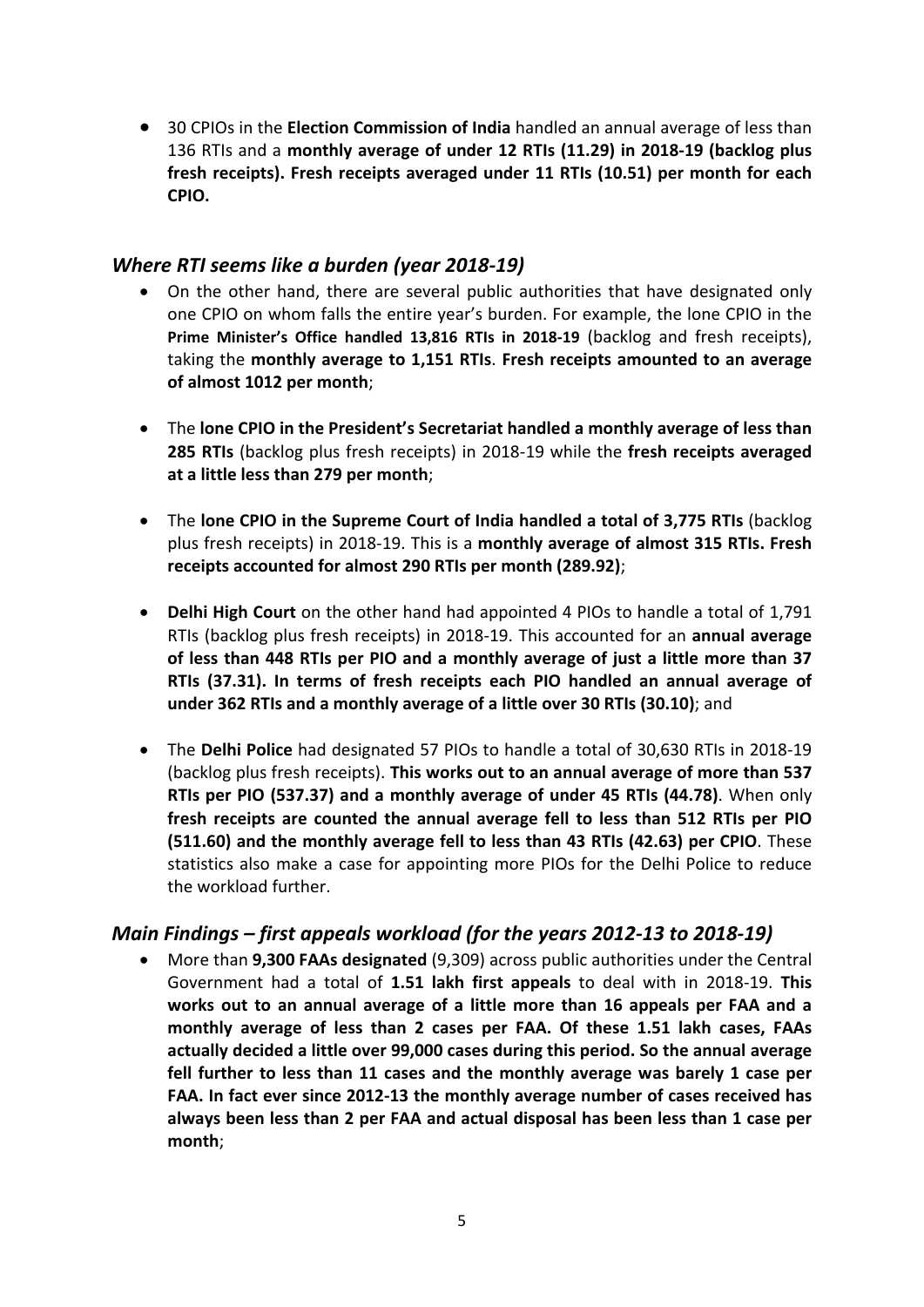• If the first appeal figures from the UTs are excluded from the Central Government's total, the annual and monthly averages do not alter drastically. **The annual average remains in the range of 15 cases and the monthly average around 1 case per FAA**. There is hardly any significant difference in the averages when actual disposal figures are taken into consideration;

## *RTI appeals workload in the top Ministries and key public authorities (for the year 2018-19)*

- **More than 2,100 FAAs (2,156)** designated by various public authorities under the chart topper- **Ministry of Finance had to deal with more than 25,000 first appeals** in 2018-19. The **annual average was under 12 first appeals and the monthly average was less than 1 appeal per FAA**. These figures fell even more as the FAAs actually disposed barely 16,000 appeals (15,917) during this period taking the **annual average down to less than 8 per FAA (7.38) and the monthly average fell further to under 1 case (0.68)**;
- The **highest annual average** was in **the Ministry of Labour and Employment with each FAA required to deal with 42 cases averaging a little more than 3 per month**;
- **The next high average number of appeals per FAA was in the Ministry of Railways at less than 36 annually and less than 3 per month**;
- In the **Ministry of Human Resource Development FAAs averaged under 27 first appeals annually (fresh receipts plus backlog) and less than 3 per month. In terms of actual disposal the annual average fell to less than 15 (14.56) and the monthly average was just above 1 per FAA (1.21);**
- The **Defence, Home and External Affairs Ministries averaged between 1-4 cases per month per FAA in terms of totals** while the averages fell further in terms of actual disposals;
- Obviously, the workload on FAAs is much lesser than that of the CPIOs in most Ministries and Public Authorities that have distributed the burden by appointing more officers to deal with first appeals year after year;
- Once again the burden seemed enormous in the **PMO, President's Secretariat and the Supreme Court which had only one FAA each to dispose between 400-600 appeals in 2018-19. Naturally, the monthly average ranged between 34-167 cases per FAA between them**;
- **Strangely, actual disposals in the PMO, President's Secretariat and the Supreme Court ranged between 0-16 per month with the PMO reporting that its FAA disposed exactly 10% of the 2,000 first appeals received in 2018-19 (hence the monthly average of 16 cases)**. Interestingly, the **President's Secretariat reported that it did not dispose of any of the 611 appeal cases during the entire year. The Supreme Court reported that its FAA disposed only 3 of the 403 first appeals**